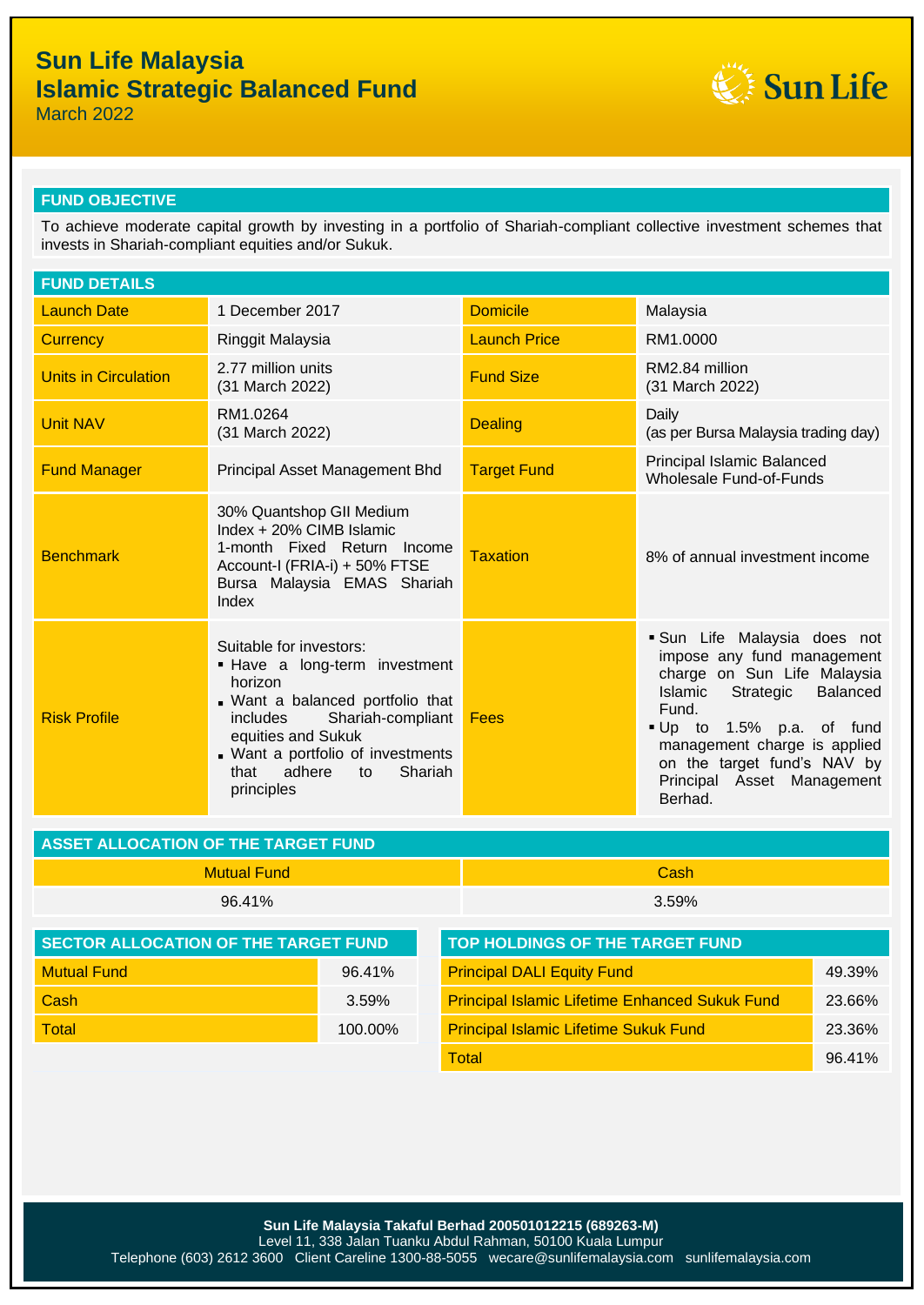

#### **PERFORMANCE RECORD**

This fund feeds into Principal Islamic Balanced Wholesale Fund-of-Funds ("target fund") with the objective to achieve moderate capital growth by investing in a portfolio of Shariah-compliant collective investment schemes that invest in Shariah-compliant equities and/or Sukuk.

Table below shows the investment returns of Sun Life Malaysia Islamic Strategic Balanced Fund versus its benchmark as at 31 March 2022:

| $\frac{9}{6}$    | <b>YTD</b> | <b>1M</b> | 3M      | 6M      | 1-Year  | 3-Years | <b>Since</b><br><b>Inception</b> |
|------------------|------------|-----------|---------|---------|---------|---------|----------------------------------|
| Fund*            | $-2.78$    | $-0.95$   | $-2.78$ | $-2.83$ | $-3.94$ | 6.74    | 2.64                             |
| <b>Benchmark</b> | $-1.21$    | $-0.72$   | $-1.21$ | $-1.45$ | $-2.90$ | 6.05    | 4.33                             |

*\* Calculation of past performance is based on NAV-to-NAV*

**Notice: Past performance of the fund is not an indication of its future performance which may differ. The fund performance is not guaranteed.**

### **FUND MANAGER'S COMMENTS**

In March, the Fund fell 0.95% underperforming the benchmark by 0.23pt as the Islamic Index fell 2.0% during the month, led by China while Australia and India outperformed. Geopolitical tensions and elevated inflation weighed on investors' sentiment.

Beyond the Russia-Ukraine conflict, we expect the focus to return to the elevated inflation print across many countries and central banks' response in the months ahead. The near term inflation print will be complicated by the supply side impact on various commodities especially energy from the Ukrainian invasion. Market expectations implied by the Fed Funds Future is pricing 8-9 rate hikes for 2022. The trajectory of inflation and resultant bond yields from here-on would be a key indicator of any reversion in investor appetite.

In China, the government attempted to keep the stock market stable amidst the market rout with efforts to support overseas share listing as well as easing regulatory actions on internet platform companies. This is in line with our view that the government will maintain its supportive monetary and fiscal policy after a self-inflicted slowdown last year. Our approach in China has been focused on stock specific ideas that are likely to benefit from regulatory tailwinds or sectors with drivers that are less dependent on the macro.

We are fully invested and plan to diversify our holdings across businesses and geographies. Our recent purchases were in areas of pharmaceutical outsourcing, ASEAN telco and HK suburban mall operator. We funded these purchases by trimming selected stocks where growth durability is lacking. Off-benchmark stocks contribute ~40% to our holdings.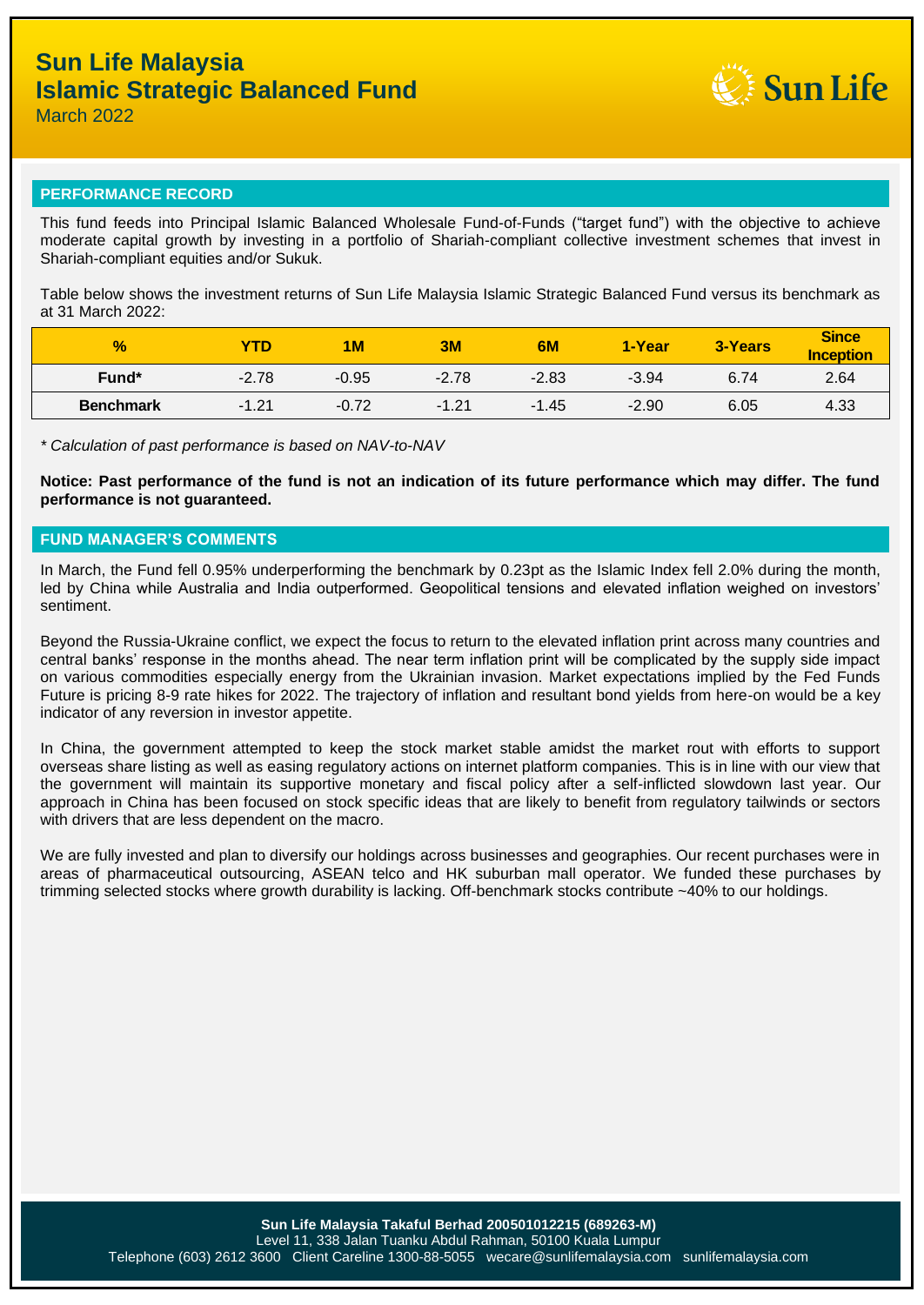## **Sun Life Malaysia Islamic Strategic Balanced Fund**



March 2022

### **RISKS**

All investment carries some form of risks. The potential key risks include but are not limited to the following:

| <b>Market risk</b>                                             | Market risk refers to the possibility that an investment will lose value because of a general<br>decline in financial markets, due to economic, political and/or other factors, which will result in<br>a decline in the target fund's NAV.                                                                                                                                                                                                                                                                                                                                                                                                                                                                                                                                                                                                                                                                                                    |
|----------------------------------------------------------------|------------------------------------------------------------------------------------------------------------------------------------------------------------------------------------------------------------------------------------------------------------------------------------------------------------------------------------------------------------------------------------------------------------------------------------------------------------------------------------------------------------------------------------------------------------------------------------------------------------------------------------------------------------------------------------------------------------------------------------------------------------------------------------------------------------------------------------------------------------------------------------------------------------------------------------------------|
| <b>Inflation risk</b>                                          | This is the risk that your investment in the target fund may not grow or generate income at a<br>rate that keeps pace with inflation. This would reduce your purchasing power even though the<br>value of the investment in monetary terms has increased.                                                                                                                                                                                                                                                                                                                                                                                                                                                                                                                                                                                                                                                                                      |
| <b>Manager's risk</b>                                          | This risk refers to the day-to-day management of the target fund by Principal which will<br>impact the performance of the target fund. For example, investment decisions undertaken by<br>Principal, as a result of an incorrect view of the market or any non-compliance with internal<br>policies, investment mandate, the deed, relevant law or guidelines due to factors such as<br>human error or weaknesses in operational process and systems, may adversely affect the<br>performance of the target fund.                                                                                                                                                                                                                                                                                                                                                                                                                              |
| <b>Reclassification of</b><br><b>Shariah status risk</b>       | This risk refers to the risk that the currently held Shariah-compliant securities in the target<br>fund may be reclassified as Shariah non-compliant in the periodic review of the securities by<br>the Shariah Advisory Council of the Securities Commission Malaysia (SACSC), Shariah<br>adviser of the issuer, the Shariah Adviser or the Shariah boards of the relevant Islamic<br>indices. If this occurs, Principal will take the necessary steps to dispose of such securities.<br>There may be opportunity loss to the target fund due to the target fund not being allowed to<br>retain the excess gains derived from the disposal of the Shariah non-compliant securities. In<br>the event that the Shariah non-compliant securities are disposed of at a price lower than the<br>investment cost, it may adversely affect the value of the target fund. Thus, it may cause the<br>NAV of the target fund or price of units to fall. |
| <b>Risk associated with</b><br><b>investing in Islamic CIS</b> | Since the target fund will invest entirely into Islamic CIS, there is a risk of concentration into<br>Islamic CIS, in which the Islamic CIS's management company has absolute discretion over<br>the Islamic CIS's investment technique and knowledge, operational controls and<br>management. In the event of mismanagement of the Islamic CIS and/or the management<br>company, the NAV of the target fund, which invests into those Islamic CIS would be affected<br>negatively. Should the situation arise, Principal will seek for another Islamic CIS that is<br>consistent with the objective of the target fund.                                                                                                                                                                                                                                                                                                                       |
| <b>Country risk</b>                                            | The target fund may invest into Islamic CIS which can be domiciled in various countries.<br>Therefore, the target fund will be subjected to risks specific to the countries in which the<br>Islamic CIS are domiciled. Such risks include adverse changes in economic fundamentals,<br>social and political stability, laws and regulations and foreign investments policies. These<br>factors may have an adverse impact on the price of the Islamic CIS, which will depress the<br>Islamic CIS's NAV growth, and consequently depress the target fund's NAV growth.                                                                                                                                                                                                                                                                                                                                                                          |